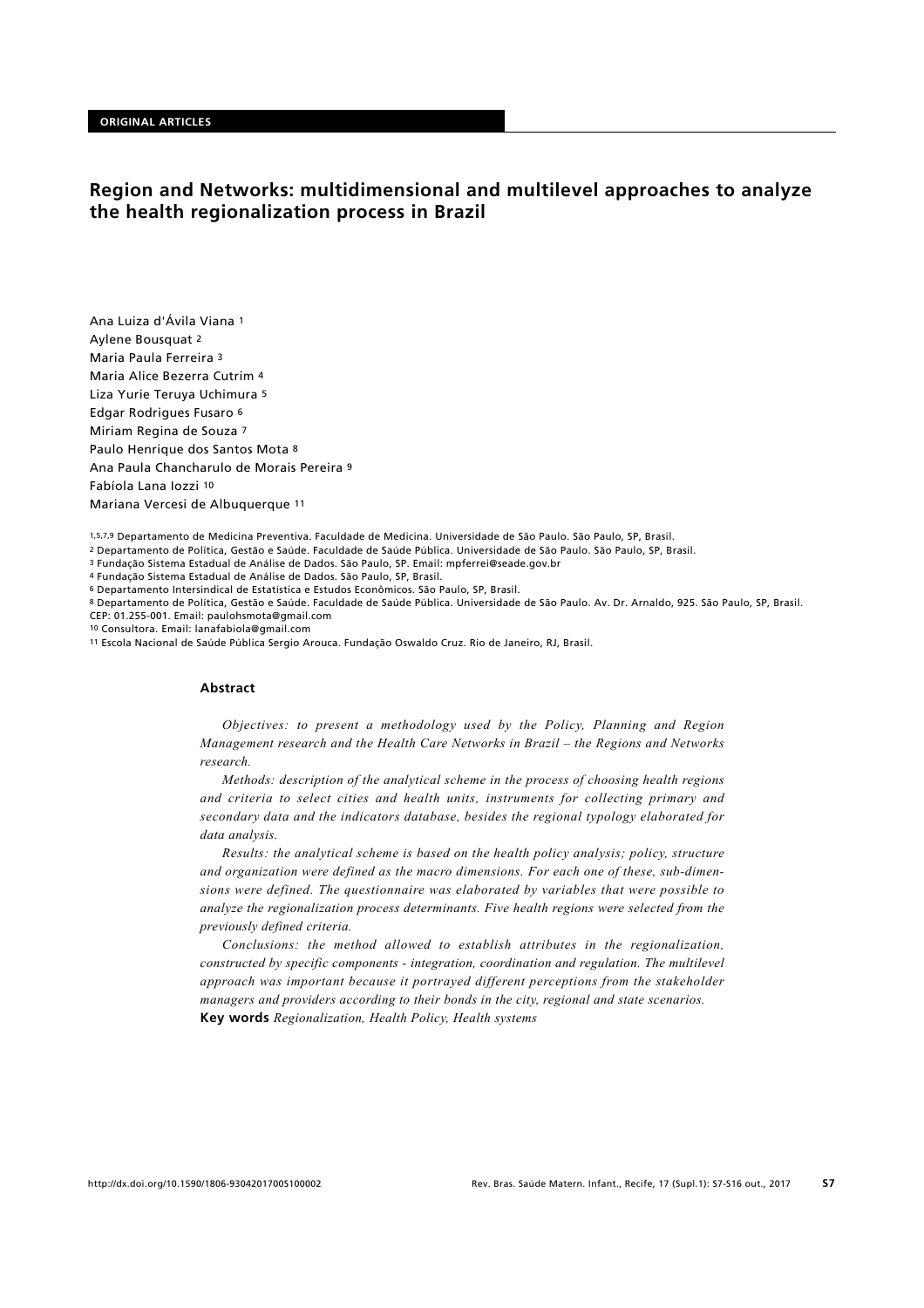### **Introduction**

The regionalization process in Brazil has been around for a long period, taking it in consideration that it was proposed in the emergence of the Public Health System (SUS). However, there are still a few studies that provide an overview about its objectives, determinants and its links with the regional policies. Currently, there is a great effort to cover these gaps by specific publications on the theme and a series of national surveys and locations that are still in progress driven either for a more general discussion on the regional development as to reflect on the health area process.1

The challenges on the regionalization are an important topic in the health policies research in several countries, especially those that have as a universality goal.2

Brown *et al*. 2 made effective review on the patients' trajectories through the health system and the providers' responses. The result is that both (patients and providers) are still frustrated. After all, the regionalization is not a process designed to provide such a change, since the coordination integration on services and care, even an efficient regulation. The authors claim that the regionalization can point to the integration and coordination of services and care, but should be improved with the introduction of innovations and policies, in order to improve the integration of the health system focusing on the patient.2

On the other hand, Fierlbeck3 claims that the regionalization has served different political interests, since those facing the fiscal austerity, in order to weaken some health system stakeholders and strengthening others, even to conceal unpopular changes, transferring to other government bodies responsible for the actions of negative repercussions from a political point of view.3 The author even claims that the embedded regionalization process in long decentralization processes were operated many times by forces and coalitions built out of the sectoral policies and emerged for reasons beyond the sectoral agendas. It is important to emphasise that in the international literature, the processes of decentralization and regionalization are placed almost always as a single process, can be mistaken. The same author points out that for these reasons it is difficult to define the epidemiological impact and measure who has won or lost with the regionalization policy, as it can be done with a more specific health policies interventions.3

According to Fierlbeck,3 the regionalization strategies fall into a category that Pawsons4 calls it

the complex systems which is introduced between the complex systems; therefore, Marchal *et al*.5 are correct when they say that is unlikely to make a general consistent and predictable theory on regionalization policies or any other complex sociopolitical intervention. Morin's words are quite appropriate when he says: "The more the problems become multidimensional, the greater is the inability to think in its multidimensionality."6

In Brazil, it can be stated that the regionalization policy in health was actually encouraged in the year 2000, when it became quite clear that not all the cities could be self-sufficient in terms of health, and to think of a way to establish health regions and scales set for the provision of certain levels of care would mean rationality earnings and improvement in care.7

The regionalization policy in Brazil in recent decades can be separated in two moments: the *Pacto pela Saúde* (Health Pact) and the establishment of the *Contrato Organizativo da Ação Pública da Saúde* (COAP) (Organization Contract in Public Health Action), with intense discussion on the theme; and, at a later time, the institutional was void and the lack of innovation on the regionalization theme. The first moment covers what is being called by many authors, "the essay development phase"; and the second moment deals with an economic stagnation and a strong unstructure, or fiscal crisis of governmental entities and in addition to the institutional rupture by the Brazilian President's impediment, elected in 2014.8

The regionalization policy is set to be the great instrument of integration and coordination in networks and flow assistance, either in the development phase as the crisis period, produced a low impact at institutional level. This demonstrates that the external factors to the policy itself, although, are not the most prevalent and for sure has a great influence in this result. In other words, the coalition policies in the health sector and their interests should have influenced the strength of the developments and the directions of this process. Another element that deserves attention is the examination on the conditions of the States and its policies, which often came from the federal guidelines, or anticipating or leading the policy in another direction.

The non-consolidation of appropriate intergovernmental forums for the new demands of the regionalization process and to align health policies in three spheres of the government is one of the major obstacles for the regionalization to be executed. This should come as a surprise to many because it is precisely the mark of a social policy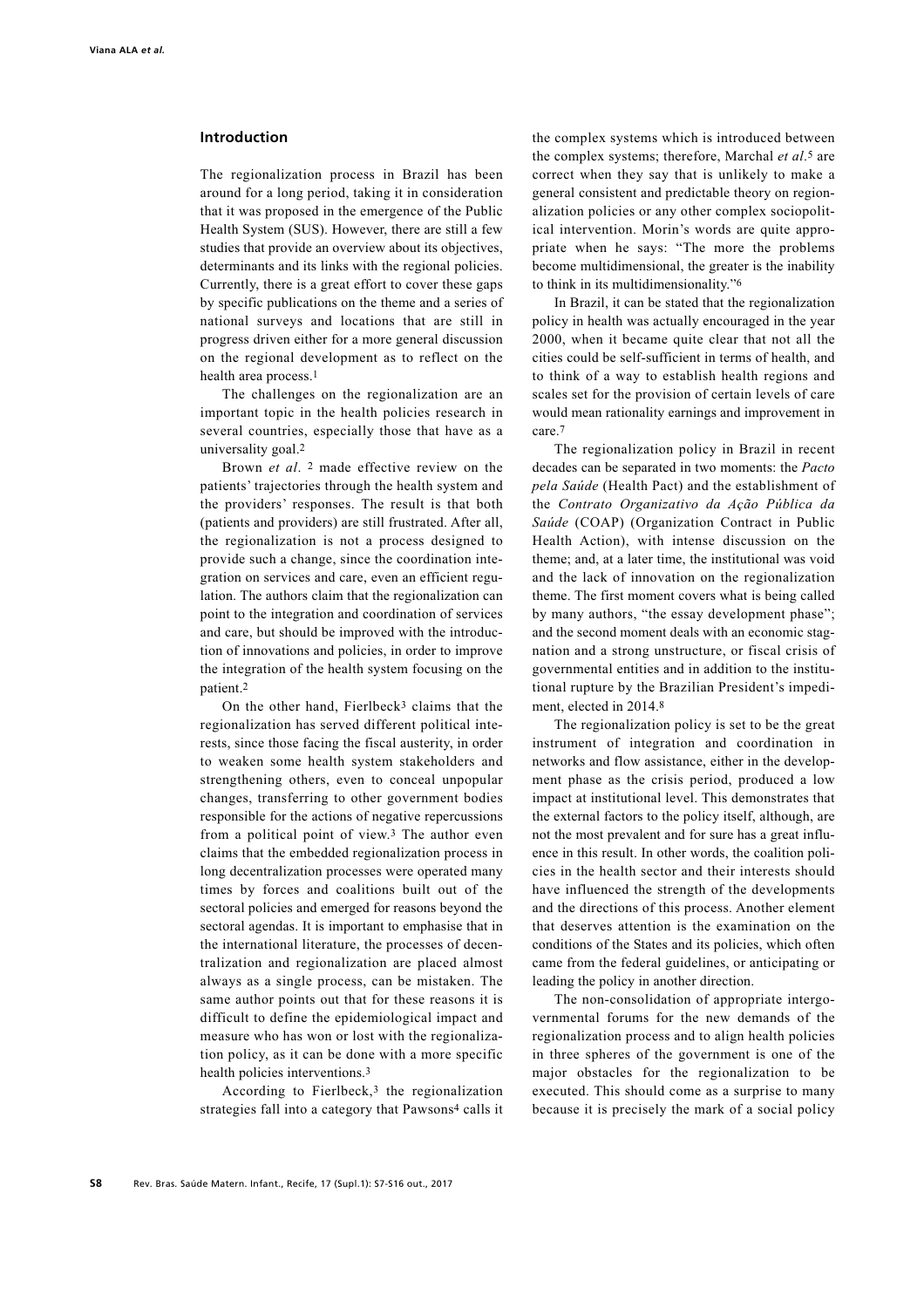and, in specially health, which has been the involvement of the sub-national institutionalized authorities in implementing the policy.9

It is in this complex scenario that the Region and Networks research have proposed to study and disseminate knowledge about the peculiarities of the regionalization process in Brazil, considering it as the one that constitutes the health regions. Perhaps there is a hypothesis that the regional organization of services and health actions is an important instrument for the universal access in our country, having an enormous potential to decrease the huge socioeconomic inequalities and spacial that characterizes it. An effective regionalization process will contribute to the regional development and the improvement of health indicators. But for this purpose to achieve its goal, it is necessary to develop a solid institutional health regional.10

The institutional health regional will have double functions: (i) to ensure the planning and coordination of the actions and services in the logic region, which would depend on new planning instruments; and (ii) unravel and confront the corporate interests involved in several provision of health services, which would depend on the establishment of a regional governance based on solidarity, democratization decision and intergovernmental cooperation.

The construction of the institutional health regional presupposes innovations on political, administrative, technological and cognitive and the development of a consistent regional ability of coordination from available resources. In addition, it is necessary to understand the governance as a cultural fact and not only as administrative contracts, which the final result may be the constitution of notion of the collective institutional concept in order to be enjoyed by everyone in a territorial space.

The creation of the institutional health regional and the universal access depends on: (i) From the point of view on politics, a regional planning with democratization, transparency and cooperation; (ii) from the point of view of the internal structure to the reduction of the barriers to access the system; (iii) from the point of view of the external structure of confrontation of the structural inequalities of the Brazilian regions (health) and inter and intra macroregional; and (iv) from the point of view of the organization, the expansion to access the system, by decreasing the waiting time, guaranteeing the completeness with equity and coordination of health networks.

Thus, the main objective of this research was to evaluate the organization, coordination and management processes involved in the regions and networks of healthcare, and its impact to improve access, effectiveness and efficiency of the actions and services in SUS. To understand the potential barriers to reduce inequality in the health universe in Brazil, it was necessary to identify the conditions that favors or makes it difficult to regionalize the States and shape the healthcare networks.

So, then, a research network was created involving 16 research institutions, distributed among the five macro-regions in Brazil: Universidade de São Paulo (USP), Universidade Estadual de Campinas (Unicamp), Universidade Federal de São Paulo (Unifesp), Faculdade de Ciências Médicas da Santa Casa de São Paulo (FCMSCSP), Instituto de Saúde da Secretaria Estadual de Saúde de São Paulo (IS/SES – SP), Hospital do Coração São Paulo (HCor), Escola Nacional de Saúde Pública da Fundação Oswaldo Cruz (ENSP-Fiocruz – RJ), Universidade Estadual do Rio de Janeiro (UERJ), Universidade Federal do Rio de Janeiro (UFRJ), Universidade Federal de Juiz de Fora (UFJF), Instituto Leônidas e Maria Deane (Fiocruz Manaus), Universidade Federal do Mato Grosso (UFMT), Universidade Federal da Bahia (UFBA), Instituto de Medicina Integral Professor Fernando Figueira (IMIP) Recife, Universidade Federal do Ceará (UFC) and Universidade Federal do Rio Grande do Sul (UFRGS). More than 100 professionals became involved in the work from several academic backgrounds such as university professors, researchers, statisticians, questioners, postgraduate students, representatives of the study centers, communication professionals and web-designers.

This article aims to present the methodological strategies used in the Regions and Networks research to operate the analysis of the regionalization process through multidimensional and multilevel approach. They will be presented as: the analytical scheme; the process of choosing the studied Health Regions, including the criteria to select the cities and the Basic Health Units (UBS); the elaborated analysis instruments (questionnaires, in depth interviews, therapeutic itineraries); in addition to the secondary data, the list of analyzed documents and the indicators' databank and the constructed regional typologies.

### **Analytical Scheme**

The methodological focus of the research relied on the use of public policy instrumental analysis11 to understand the regionalization process in which the interest for its use on the possibilities to study the interactions among the State bureaucracy (policy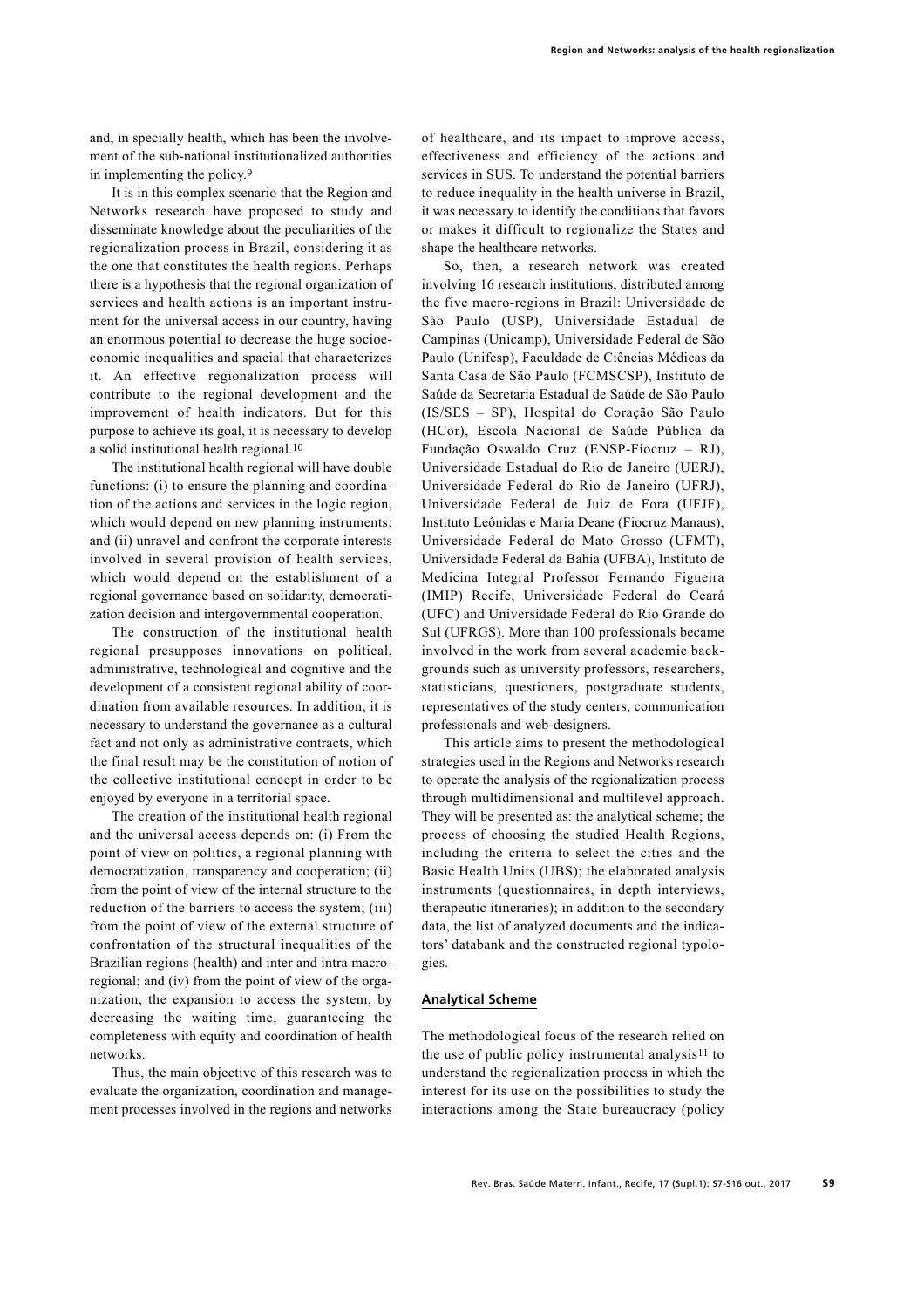managers at different governmental levels) and nonstate stakeholders (service providers), and the resources it mobilizes (linked to the morphology of the State and the institutions that provide services) to explain the policy design and its distributive results.

In the case of health, numerous decision-making processes occur in formal and informal arenas, often with different rules according to the Federal States and even within them, supported by the Federal Legislation, State and City, which grants the health policy a greater diversity in the designs of the implemented policy.

The interaction among the public and private State stakeholders is the definite form for health policy in Brazil (public funding, specially, provision of medium and high complexity outpatient and inpatient and examinations performed by private entities of various types). The question that guides the investigation understands to identify and discuss how their logics of action can contribute (or not) for a more equal health system (equal integration).

Therefore, it is to inquire which level of autonomy in the regionalization process of the health policy in relation to structural constraints, that is, the economy and politics. In order to take an account of this task, a multidimensional analysis was decided in which are added in three dimensions that can be explained, if not all, at least part of the regionalization process: policy, structure and organization.

The first dimension, referring to the political process itself, it seeks to identify the acting spaces, negotiation and conflict in the region; the processes and decision flow; the political conduct; and the functions carried out by the institutions in the decisions on health in the region. Moreover, it seeks to bring a description of the technological incorporation process and how it meets the regional decisions, including the weight of the judicialization in the process of technological incorporation in different regions of this study.

According to Lima *et al.*,12 the term governance emerged in 1960 and today it configures itself as a polysemic concept. The government processes are the biggest definers of terms, in which they were assigned to the following meanings: "structure or set of rules and institutions; specific policy production mode; a mechanism to force the cooperation and reduce the transaction costs; production strategy on conditions to govern.12 The governance redefines and expands the different forms of relation between the State and the society, or among different governments, private sector stakeholders and members of the society.12

The second dimension, the Structure represents the availability and sufficiency of human resources, physical, financial, in addition to human resources recruitment forms and services present in the regionalization policy in each region. It was sought to identify the installed capacity, the availability and human resources recruitment and services.

The Organization dimension had the intention to identify the conformation criteria of the *Redes de Assistência à Saúde* (RAS) (Health Care Network), the planning, the management, the systemic integration between services, the regulation, the instruments for monitoring and evaluation and the population's access to health care. The description of the processes effectively put into practice to implement RAS is also included in this dimension. They were considered some important definitions on the mission and common goals of RAS, namely: they operate in a cooperative and interdependent; constantly exchange their resources; they are established without hierarchy among the points of health care, organizing a polyarchy form; imply a continuum of primary, secondary and tertiary care levels; call for an integral care to promotion and prevent actions, curative, caregivers, rehabilitation and palliative; working under the coordination of the Primary Health Care (APS); provide timely care at times and appropriate places in efficiently form and offering safe and effective services with available evidence; focusing on the complete care cycle of a health condition; have responsibilities of sanitary and economical unambiguous on its population; and should generate value for the population.

Considered these dimensions have at the same time different degrees of autonomy and interdependence aspects and only an integrated view on the set of dimensions allows to identify which problems are the most recurrent in each one of them separately and in what shape the dimensions can interfere, jointly, in the regionalization process.

On the other hand, it was necessary to define what levels of health care are the key for integral care: without a doubt, primary health care, networks care and health surveillance (VS) constitute structural elements of care in various health systems, the Emergency Care Network (RUE) was prioritized for analysis along with APS and the VS, once, in the current stage of implementing RAS in Brazil, it occupies a structuring place.

The analytical scheme research understands these three dimensions (political, structure and organization), which is characterized according to the conditions of the regional dynamics of health (regional governance of health; flows of demand and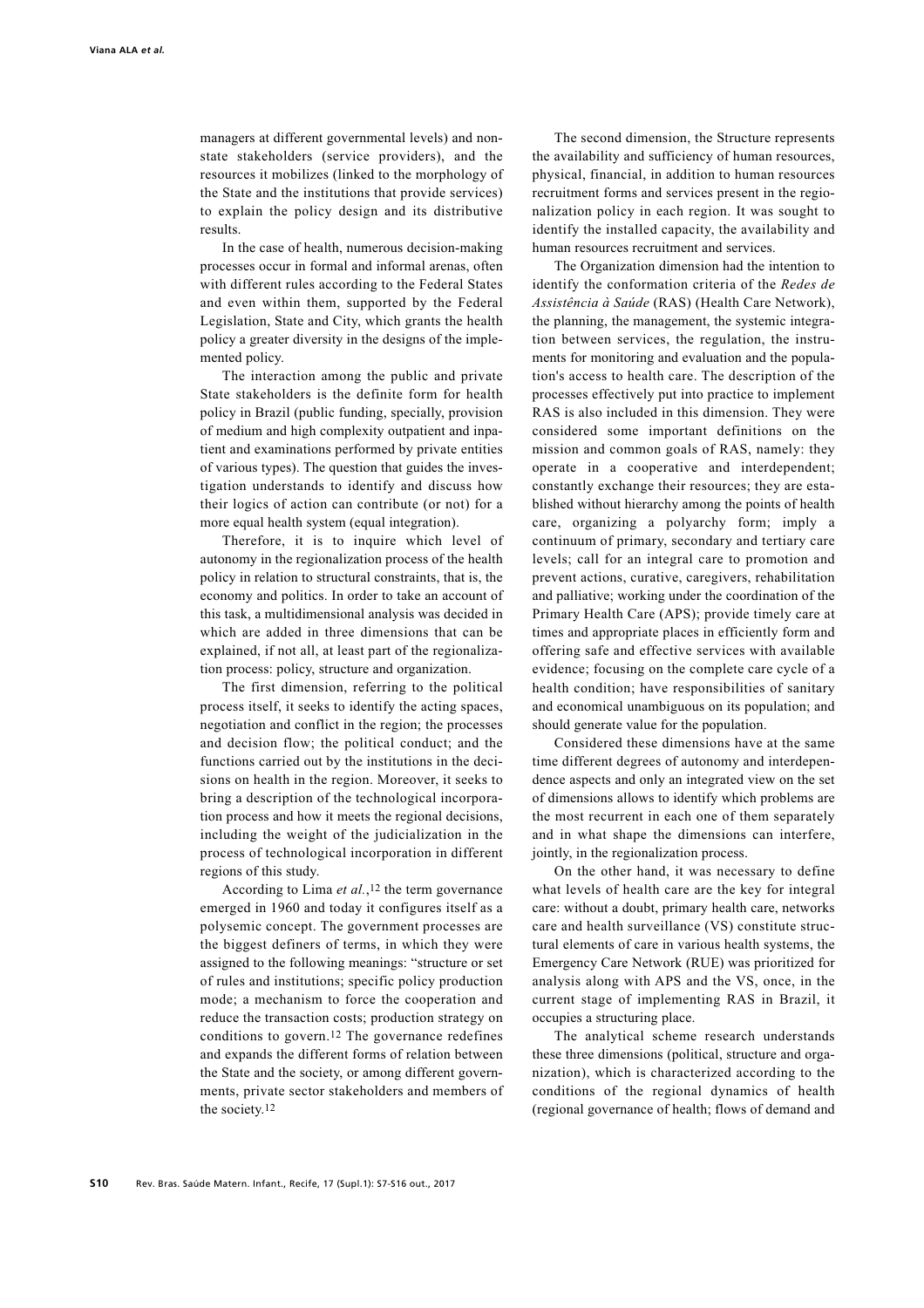structuring of offering; primary health care in the regions and networks; health care networks and clinical management; human resources; and technological incorporation), which can be seen in Figure 1.

This study was approved by the Ethics Committee of the Faculdade de Medicina da Universidade de São Paulo, with the process number 071/15, according to the standard of the National Health Council number 466/12.

### **The choice process of health regions**

The health regions were selected to express the diversity of situations in socioeconomic, territorial and the existing health system in Brazil. For this purpose, three criteria were used: territorial-administrative, socioeconomic development and offering and health system complexity.

For the territorial-administrative criterion was considered necessary the presence of the five biggest Brazilian regions (North, Northeast, Midwest, South and Southeast). It was decided on at least one of the sample health regions characterized by attending the population in two States, an interstate region.

The identification of different health regions according to its characteristics of socioeconomic development and the offering and the health services complexity, charging for the elaboration of a typology of these same regions. The data sources used for the construction of this typology were: the *Censo Demográfico 2010* (Population Census 2010), conducted by the *Instituto Brasileiro de Geografia e Estatística* (IBGE) (Brazilian Institute of Geography and Statistics); the *Bancos de Dados do Sistema Único de Saúde* (National Health Care System Database); available in the Datasus (www.datasus.gov.br); the *Relação Anual de Informações Sociais* (RAIS) (Annual Relation of Social Information), is available annually by the Ministry of Labor (www.mte.gov.br) and the *Sistema de Contas Regionais do IBGE* (Regional Billing System of IBGE).

Naturally, the units of analysis were the health regions considering the 438 regions, which comprise the 5,570 Brazilian cities, according to the *Decreto 7508/11* (Decree number 7508/11). The factorial analysis and the groups/clusters analysis of indicators proceeded in the socioeconomic situation and offering and health services complexity in the regions. They were then identified in five Brazilian health regions groups,13 that synthesize the socioeconomic inequality and offering health services in the regions of five groups: Group 1, formed by regions which their main feature is the low socioeconomic development; Group 2, by presenting average and high levels of socioeconomic development and low offering and local health service complexity; Group 3, health regions with average and high levels of socioeconomic development and offering of services; Group 4, by grouping regions with high socioeconomic development and average offering service; and Group 5, by regions with high socioeconomic development and high offering of services. With the exception of Group 2, the others are represented in the chosen Regions for the research field.

In addition, the chosen health regions were considered as: capitals in the federative unit; the presence of State boundary; the existence of medical college; presence of the city in the Quali-SUS.

The regions selected were: North-Barretos, in São Paulo; Baixada Cuiabana in Mato Grosso, Manaus, Entorno and Alto Rio Negro, in the Amazonas; Petrolina and Juazeiro, belong to PEBA network: *Rede Interestadual de Atenção à Saúde do Vale do Médio São Francisco* (Rede PEBA) (an Interstate Network on Health Care in the average Valley of São Francisco); and Carbonifera/Costa Doce, in Rio Grande do Sul. Petrolina/Juazeiro were considered as a region by the constitutional history as an important PEBA interstate network. On the completion of a pre-field in the North-Barretos region, a dynamic unified regional in the South-Barretos region was observed, but for this reason, both regions were included and are considered a region for investigational purposes. In Table 1 shows the diversity of selected regions.

In each region, at least three cities were included for the implementation of the field, among of which consisted mandatory in the city pole region. The others were chosen intentionally, based on the number of health establishments, population input, the distance from the city polo and predominance in the articulation of regional policy.

In each region, a number of informants were interviewed belonging to three different multilevel: managers (city health secretaries and regional directors), service providers (hospitals, clinics and basic health units coordinators and among others) and the society (the City Health Councils) (Table 2).

In each city, an intentional sample of the Basic Health Units (UBSs) representing the diversity of the structured quality of the APS services were chosen. Therefore, a typology was developed of all the Brazilian UBSs built were based on the results of the Brazilian census of UBS infrastructure conducted in the process of the external assessment of cycle 1 of the PMAQ-AB.14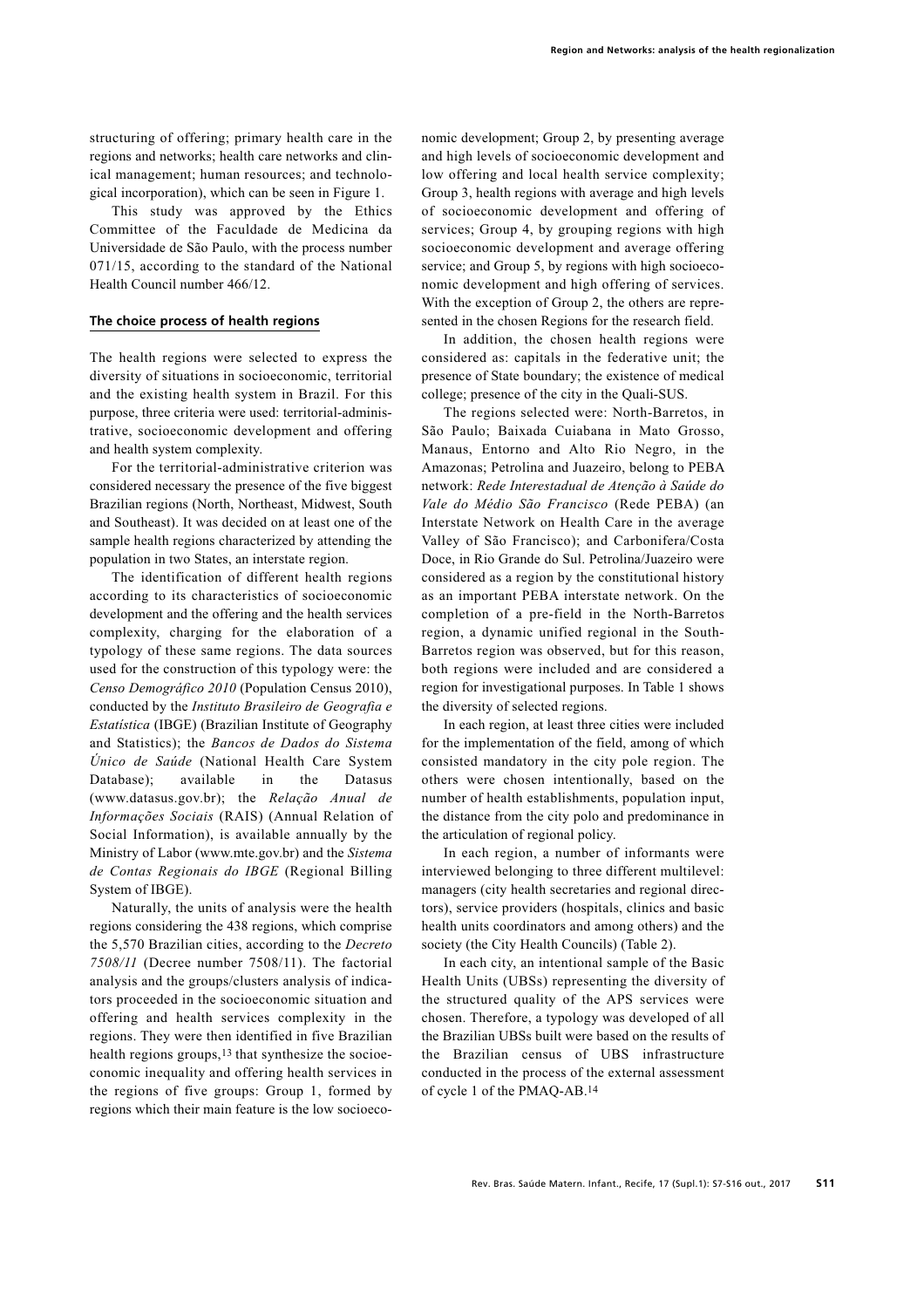#### **Figure 1**

Analytical scheme with its dimensions and inter-relations, Region and Networks Research 2014.

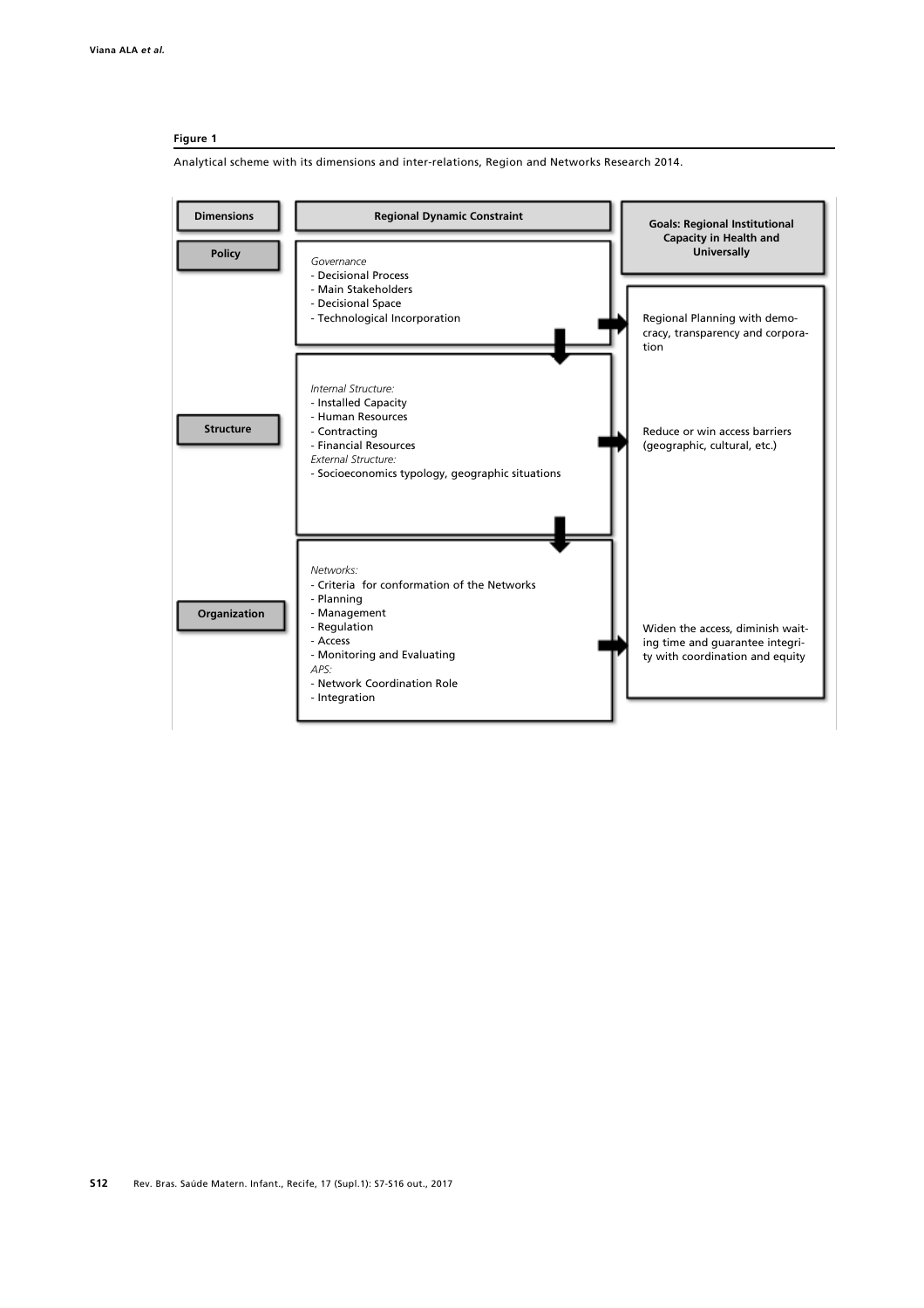#### **Table 1**

Criteria to select researched regions, Region and Networks Research 2015.

|                                                    | Manaus, Entorno and Alto do Rio Negro (AM)<br>Petrolina (PE)/Juazeiro (BA)              |  |  |  |
|----------------------------------------------------|-----------------------------------------------------------------------------------------|--|--|--|
| Total sample of the health regions                 | North and South - Barretos (SP)<br>Carbonífera/Costa Doce (RS)<br>Baixada Cuiabana (MT) |  |  |  |
|                                                    |                                                                                         |  |  |  |
|                                                    |                                                                                         |  |  |  |
| The number of cities by health region              | 7 to 19                                                                                 |  |  |  |
| Population (2010) by health region                 | 140,721 (min) and 2,119,745 (max)                                                       |  |  |  |
| Populational projections (2017)                    | 147,892 (min) and 2,512,004 (max)                                                       |  |  |  |
| Geometric Mean Rate of Annual Growth 2000/2010 (%) | 0.29 (min) and 2.58 (max)                                                               |  |  |  |
| Regions of Group 1 (2016)                          |                                                                                         |  |  |  |
| Regions of Group 2 (2016)                          | 0                                                                                       |  |  |  |
| Regions of Group 3 (2016)                          | 3                                                                                       |  |  |  |
| Regions of Group 4 (2016)                          | 2                                                                                       |  |  |  |
| Regions of Group 5 (2016)                          |                                                                                         |  |  |  |
| Regions with Capitals of the FU                    | 2                                                                                       |  |  |  |
| Regions with Quali-SUS Project Network             | 2                                                                                       |  |  |  |
| Regions in the International Border                | 2                                                                                       |  |  |  |
| Regions in the State boundary                      | 5                                                                                       |  |  |  |
| Regions with RM and RIDE Cities                    | 5                                                                                       |  |  |  |

RM = Metropolitan Region; RIDE = Regional Integrated Economic Development.

### **Table 2**

Number of interviewees by the type of respondent according to region, Region and Networks Research 2017.

| <b>Type of Respondent</b>        | North-Barretos/<br>South-Barretos | Petrolina/<br>Juazeiro | <b>Baixada</b><br>Cuiabana | <b>Manaus, Entorno</b><br>and Alto Rio<br>Negro | Carbonífera/<br>Costa Doce |
|----------------------------------|-----------------------------------|------------------------|----------------------------|-------------------------------------------------|----------------------------|
| <b>Pharmaceutical Assistance</b> | 5                                 |                        | 5                          |                                                 |                            |
| City Manager                     | 5                                 | 6                      | 3                          |                                                 |                            |
| <b>Regional Manager</b>          |                                   |                        |                            |                                                 |                            |
| City Provider                    | 12                                | 16                     | 11                         | 8                                               | 11                         |
| <b>Regional Provider</b>         | 6                                 | 13                     | 5                          | 9                                               |                            |
| RUE/SAMU                         | 4                                 |                        | 3                          | 5                                               |                            |
| Society                          |                                   | 5                      |                            | 4                                               |                            |
| <b>Health Surveillance</b>       | 8                                 | 19                     | 4                          | 4                                               | 4                          |
| Total                            | 42                                | 66                     | 38                         | 37                                              | 38                         |

RUE = Emergency Care Network; SAMU= Physician Urgent Attendance Service.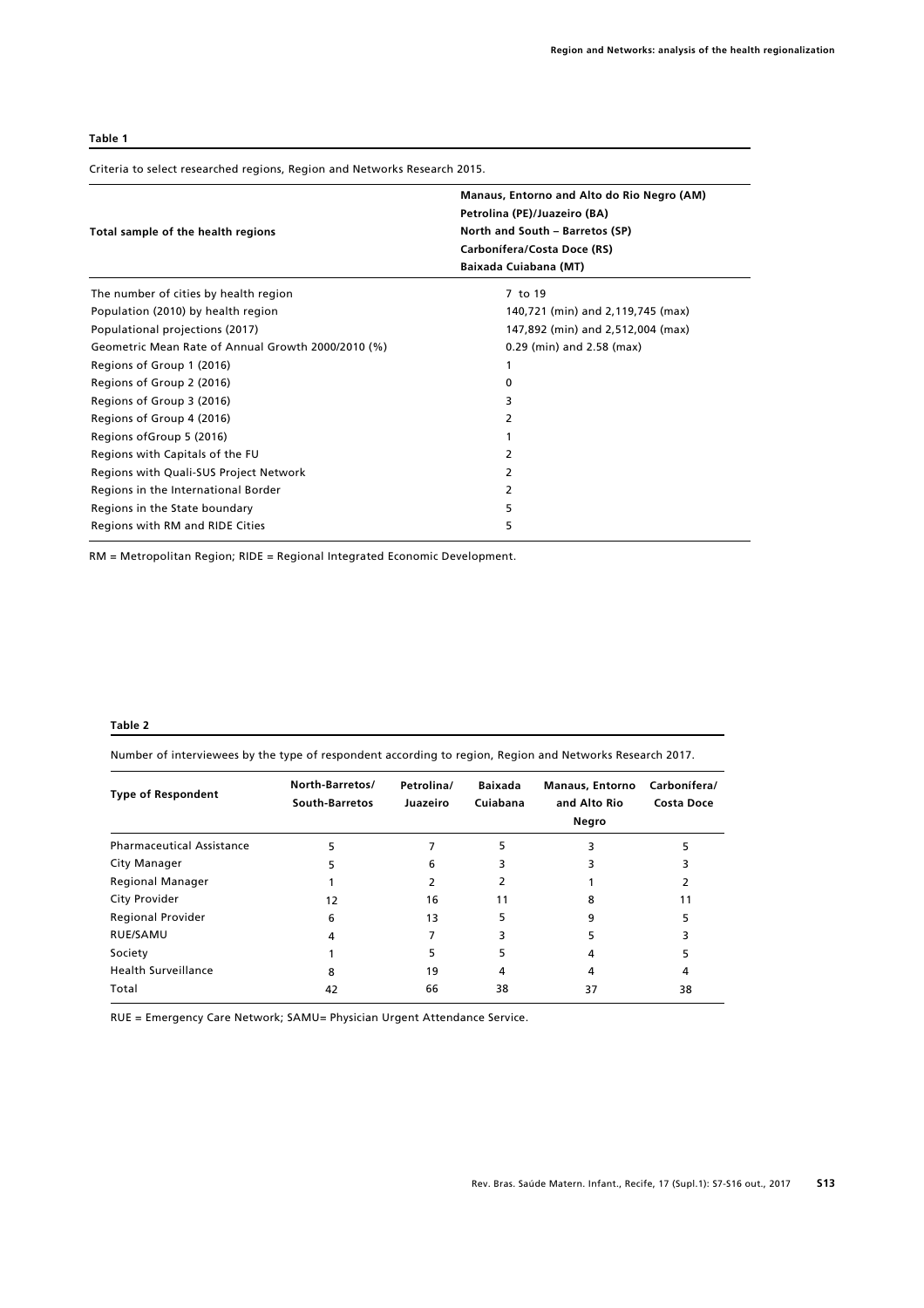#### **The Analytical Instruments**

A large investment of the research team was the elaboration of a questionnaire to analyze the regionalization process in Brazil. A structured questionnaire was prepared in different stages, according to the following sub-dimensions: primary health care in the regions and networks in care, regional governance, networks on health care and clinical management, flows of demand and structuring the offering, human resources, technological incorporation and health surveillance. After this initial process, the issues were consolidated under the dimensions of Policy, Structure and Organization; followed by a consolidation list of interviewees (managers, providers, society). Repeated instruments reviews were performed by researchers until the final format of the questionnaire pilot.

The questionnaires incorporated questions about some specific problems considering tracers as proposed by Kessner *et al.*,15 based on the premise that some health problems can be particularly useful for the analysis of the provision of services and interactions among providers, users and society. The tracers included were the following: Diabetes Mellitus (DM), Hypertension (HAS) and Cerebrovascular Accident (CVA) for individual assistance; and Dengue and Tuberculosis for Health Surveillance. The questionnaire was composed of various issues, as noted, but each interviewee only answered the questions relevant to his/her level of performance/experience/insertion.

In the months of January and March in 2015, the pre-testing instruments were performed in three regions in different States. New reviews on the questionnaires were performed after the contribution of the tests, followed by the interviewees' question definition consolidating the instrument and the thematic content.

The questionnaire had 236 questions and 1126 variables in total. Table 3 shows the number of questions according to the type of interviewee and dimension. Also in-depth interviews were conducted with the State Health Secretaries, SES team manager and Health Councils.

In addition, we chose to perform the *Itinerários Terapêuticos* (IT) (Therapeutic Itineraries). The IT mapping is a potential methodology to analyze networks on health services which are little explored in the national literature.16 From Bellato *et al.*,17 perspective, the IT analysis is a technology assessment in health care. As a tool, it enables to identify the users' logic to obtain their own care, which intends the logic of services and provides little used information in the health services and systems management.17 Conill *et al.*18 identified that the users' paths often do not respect the agreements and regulations previously established in the health services and action planning.

The IT completion in this present investigation aimed to learn the individual/family designed/travelled paths in seeking for care, allowing the flow of users to be verified with the normalized by the management of the studied health regions.

The paths travelled by the patients from the healthcare system have contributed for the understanding how the studied regions worked, as well as the care networks. It is worth noting that the IT also allowed to identify the out-of-pocket access the private services, often used by the population to supply gaps in the health services organization (example: payment of exams). The stroke (AVE) was chosen as a tracer. Then the IT was performed on patients hospitalized for CVA, with basic cause of hypertension (primary and secondary diagnosis at the *Autorização de Internação Hospitalar* (AIH) (Authorization for Hospital Admission), respectively) and who were discharged until six months prior of the interview (between one and seven months after hospital discharge).

The research also produced a specific study on the mobility of the medical professionals and the forms of organizing the offers of medical services in the five regions. Secondary data and semi-structured interviews were used with professionals from different areas and inserted in the health system, besides the representatives of corporative associations and the largest health plans present in the region.

Complementary studies on offering and the characteristics on health training in these regions and its impact on the regionalization process, as well as the scope on practices in the primary health care were all produced.

### **Documentary analysis**

Another source of secondary data was documentary, which covered governments official documents especially those related to regionalization (Health State Plan, Regionalization Plan Director, Investment Plans, Management Reports, Constitutional Venture Terms, among others); the regulations (Laws, Resolutions and Decree), to the technical files and the records of SUS instant decision (Bipartite Inter-managers Commissions, Regional Inter-managers Commissions, State Health Council) produced during the study period. Other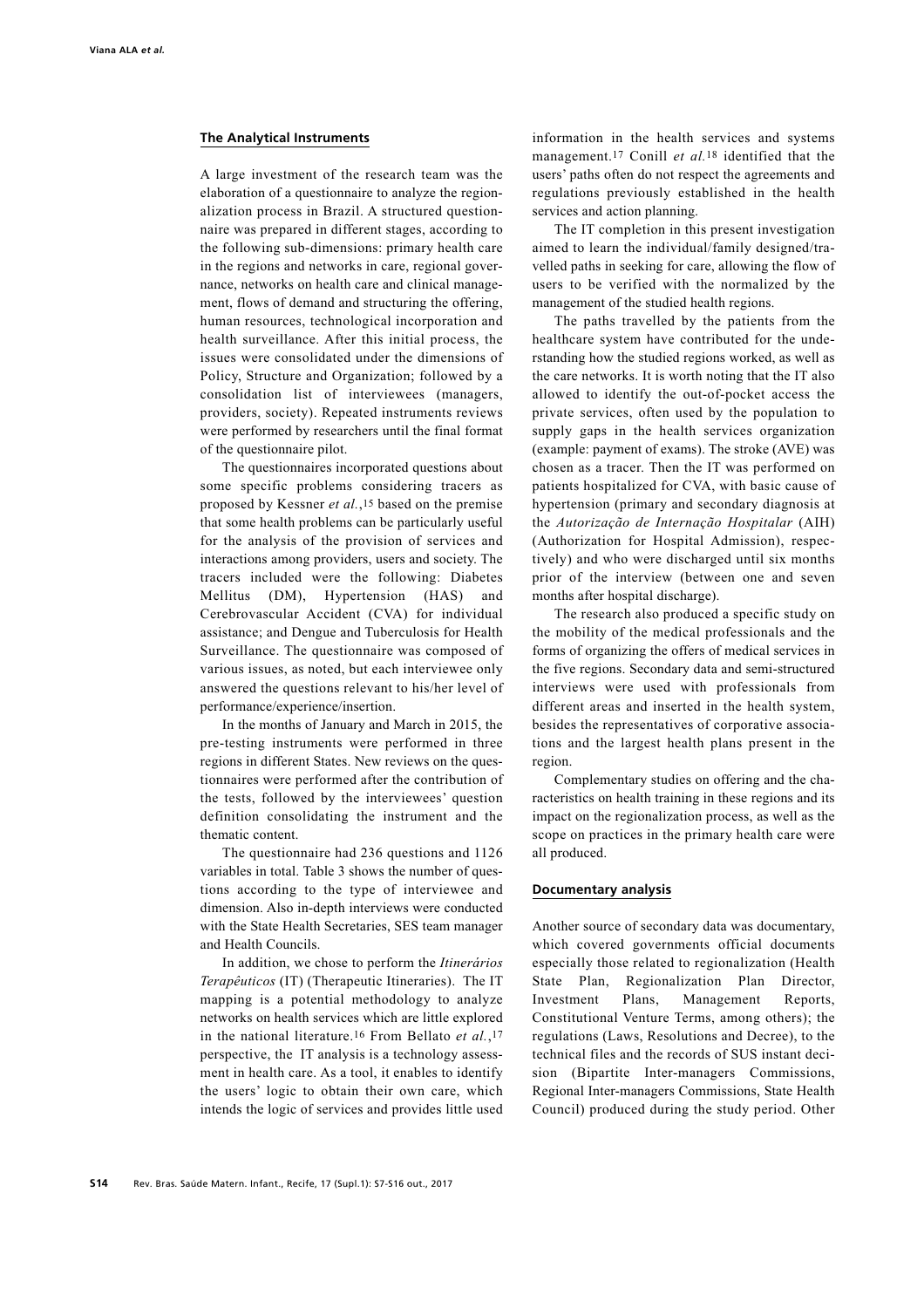|                                       | <b>Total</b> | Policy | <b>Structure</b> | Organization |
|---------------------------------------|--------------|--------|------------------|--------------|
| Total of issues by<br>macro-dimension | 213          | 59     | 74               | 80           |
| Type of respondent                    |              |        |                  |              |
| City Manager                          | 150          | 53     | 44               | 53           |
| <b>Regional Manager</b>               | 150          | 53     | 44               | 53           |
| State manager                         | 127          | 51     | 44               | 32           |
| City Provider                         | 73           | 13     | 31               | 29           |
| <b>Regional Provider</b>              | 24           | 17     | 7                | 0            |
| State provider                        | 5            | 5      | $\Omega$         | 0            |
| Society                               | 5            | 5      | $\Omega$         | 0            |
| <b>RUE / SAMU</b>                     | 42           | 7      | 18               | 17           |
| <b>Pharmaceutical Assistance</b>      | 10           | 10     | $\Omega$         | 0            |
| <b>Health Surveillance</b>            | 43           | 6      | 16               | 21           |

#### **Table 3**

The number of issues by the type of respondent according to macro-dimension, Region and Networks Research 2015.

RUE = Urgency and Emergency Network; SAMU= Physician Urgent Attendance Service.

types of documents were also prioritized, such as contracts and health plans with providers and instruments in the action market and the society in the health policy (for example, Popular Law project and actions mediated by the Public Ministry).

## **The databank of indicators and typology of the regions**

Based on the secondary databanks, a databank of indicators and typology of regions were constructed through factorial analysis and of groups for the regions in Brazil. The maps and themes indicators can be viewed over the internet, on the research site (www.resbr.net.br). The indicators were grouped into the following categories: population and territory, typology of the region, urban infrastructure, economy, income and poverty, schooling, jobs and earnings, social vulnerability, Human Development Index (HDI), health conditions, morbidity, physical resources of the health system, human resources, SUS production, funding and coverage. The locations can be adjusted by data according to the total country, federative units, region and/or cities.

The research began in January 2014 and ended in May 2017. The field work in each of the regions studied lasted for a week. Only, in the region of Manaus and the fieldwork in Entorno were carried out in three stages of local specificities.

### **Final Considerations**

As the regionalization is a complex phenomenon, it is advisable a systemic analysis, thus, as a public policy does not work obviously or linear. Therefore, the proposal for a multidimensional approach, adopted in the Regions and Networks research made it possible to articulate the analysis of policy, structure and organization dimensions. Variables were defined and allowed to verify the degree of influence in each of these dimensions in the regionalization process. In addition, allowing to establish the attributes of regionalization, constructed on the base of specific components - integration, coordination and regulation. Another important aspect was to adopt a multilevel approach interviewing managers and regional providers in City and State level.

The own phenomenon characteristic analyzed offers the opportunity to verify different arrangements in the regional networks organization on healthcare, indicating facilities and barriers.

Finally, limits can be pointed out to the methodology and the dependency on the interviewee's profile, whose answers may bring bias in the context (public or private official, employee), of their knowledge about the phenomenon studied, as well as, their inability to deal with all the constraints of the regionalization process. However, during the operationalization in the researched regions, the proposed